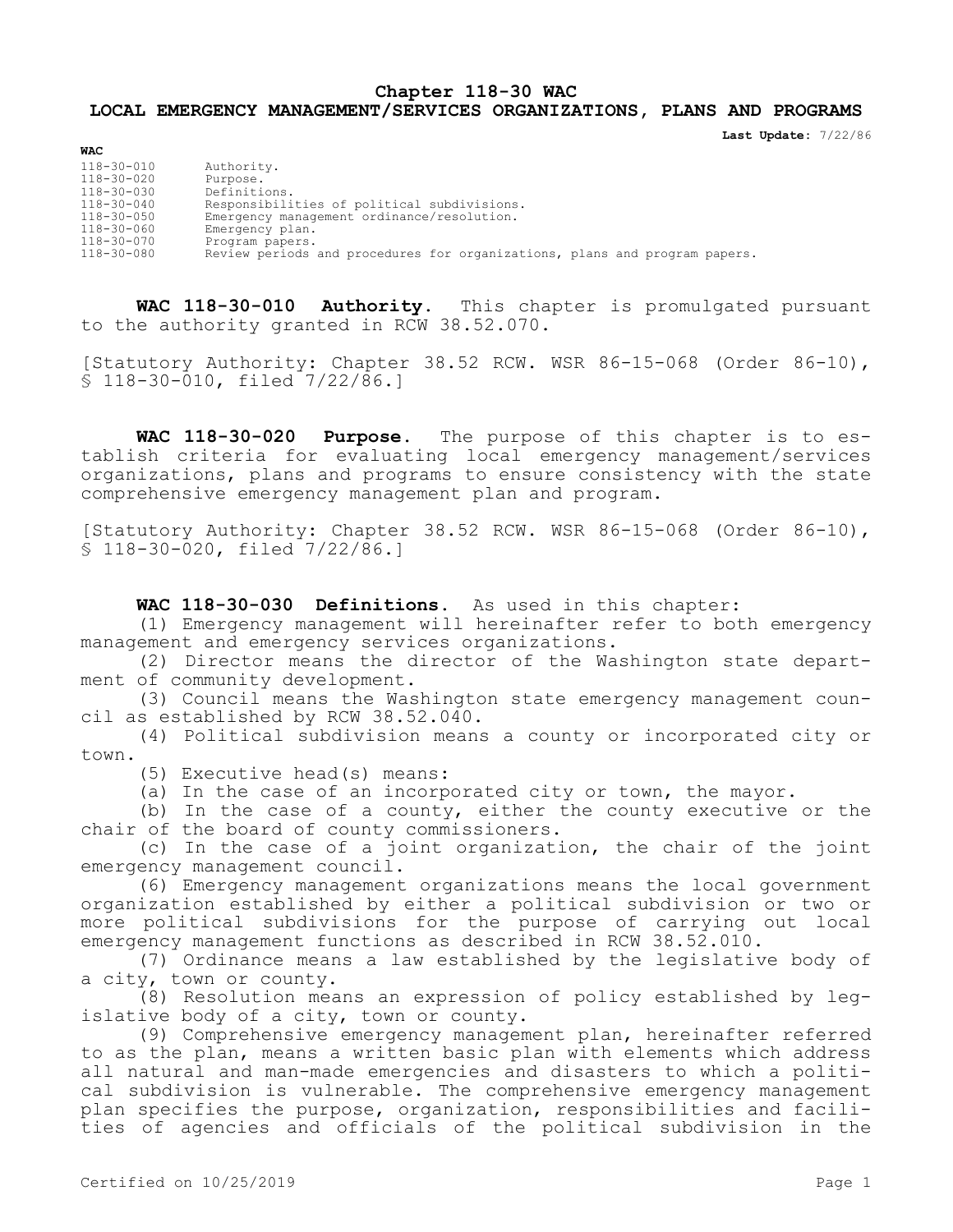mitigation of, preparation for, response to, and recovery from emergencies and disasters.

(10) Hazard analysis means a written assessment and listing of the natural and man-made emergencies and disasters to which a political subdivision is vulnerable.

(11) Program paper means a statement of emergency management program objectives for a period of twelve consecutive months beginning January 1 and ending December 31 of the calendar year. The program paper shall represent the local program for the purposes of RCW 38.52.070 and shall be used as a program management tool by both state and local government.

[Statutory Authority: Chapter 38.52 RCW. WSR 86-15-068 (Order 86-10), § 118-30-030, filed 7/22/86.]

**WAC 118-30-040 Responsibilities of political subdivisions.** (1) Each political subdivision must establish an emergency management organization by ordinance or resolution passed by the legislative body of the political subdivision. Two or more political subdivisions may join in the establishment of an emergency management organization.

(2) Each political subdivision shall develop, promulgate and submit a comprehensive emergency management plan.

(3) Each political subdivision shall submit an emergency management program paper annually to the director not less than sixty days prior to the beginning of the calendar year.

(4) Political subdivisions that have joined together to form a joint emergency management organization may submit a single plan and program paper.

[Statutory Authority: Chapter 38.52 RCW. WSR 86-15-068 (Order 86-10), § 118-30-040, filed 7/22/86.]

**WAC 118-30-050 Emergency management ordinance/resolution.** Each political subdivision must establish an emergency management organization by ordinance or resolution passed by the legislative body of the political subdivision. Two or more political subdivisions may join in the establishment of an emergency management organization.

(1) Each political subdivision must establish said organization by ordinance or resolution.

(2) Each political subdivision shall specify in the ordinance or resolution establishing the organization, how the costs of supporting the organization shall be shared between the constituent political subdivision.

(3) If two or more political subdivisions cannot agree on the sharing of costs to support the emergency management organization established by the constituent political subdivisions, the director shall refer the matter to the council. The council shall consider the matter at either a regular or special meeting. The council may request additional information from the constituent political subdivisions, the director, or other interested party(s). The council shall arbitrate the matter, and its decision shall be final.

(4) When two or more political subdivisions submit ordinances or resolutions establishing a single emergency management organization which meets the criteria set forth, the director shall inform the executive heads of the constituent political subdivisions that the emer-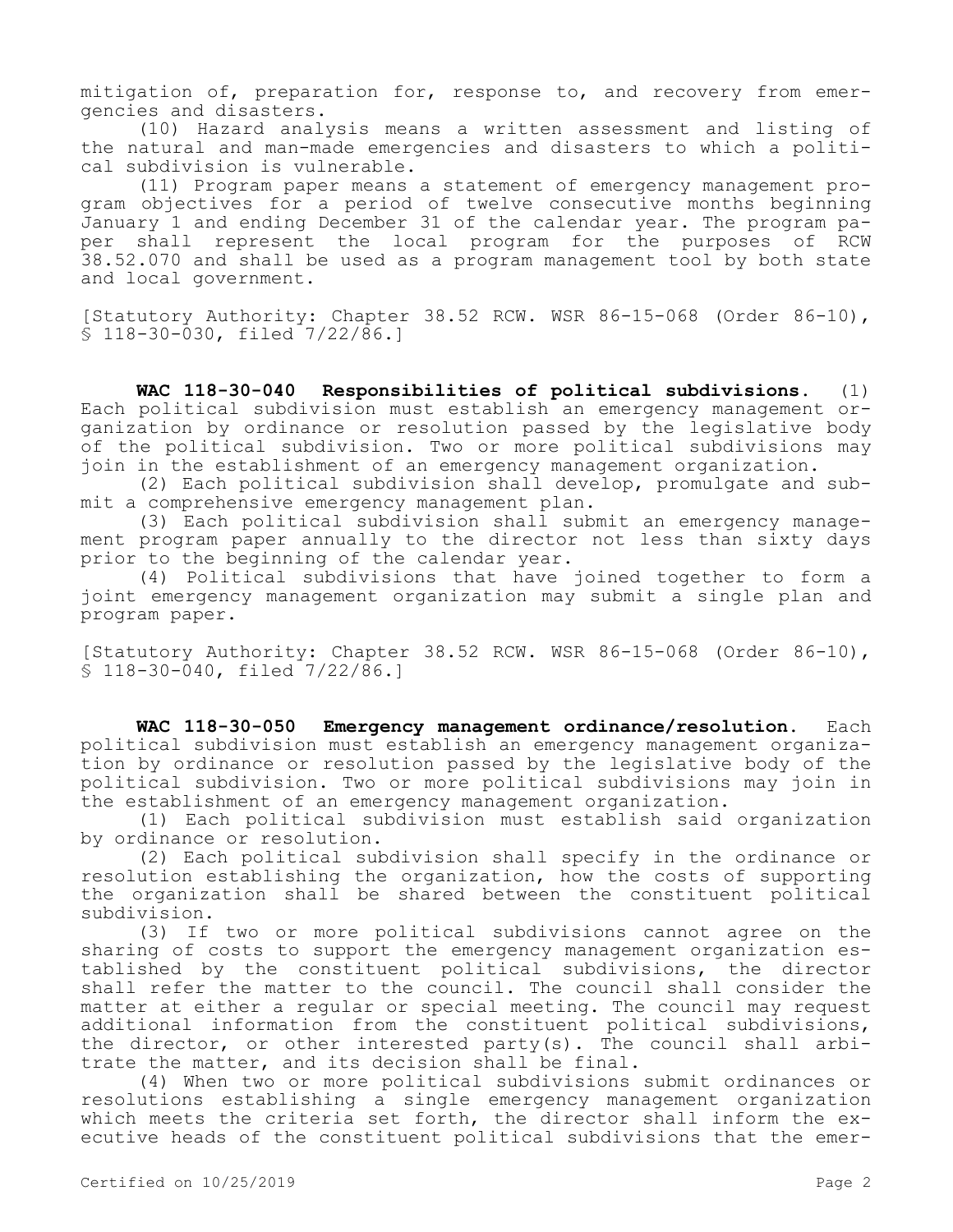gency management organization is acceptable and authorized. Nothing in this code shall prevent one or more political subdivisions from contracting with another subdivision for emergency management activities under the provisions of chapter 39.34 RCW, the Interlocal Cooperation  $Act.$ 

(5) Each political subdivision must specify in the ordinance or resolution establishing the emergency management organization, that the agency shall be headed by a director of emergency management who shall be appointed by and directly responsible to the executive head of the political subdivision.

(6) In the case of an emergency management organization established by two or more political subdivisions, such political subdivisions shall specify in the ordinance or resolution establishing the organization, that the local government agency shall be headed by a local director of emergency management who shall be appointed by the joint action of the executive heads of the constituent political subdivisions. The political subdivisions shall specify by ordinance or resolution that the emergency management director shall be directly responsible to the executive authority of the constituent political subdivisions.

(7) Each political subdivision shall specify by ordinance or resolution that the local director of emergency management shall be directly responsible for the organization, administration, and operation of the emergency management organizations.

(8) Each political subdivision shall submit a copy of the ordinance or resolution establishing its emergency management organization to the director for evaluation and approval of the organizational plan or structure.

(9) Such ordinance or resolution shall constitute an approved organization for the purposes of RCW 38.52.195 and 38.52.260 $\overline{2}$ ). Use of emergency workers is governed by chapter 118-04 WAC.

[Statutory Authority: Chapter 38.52 RCW. WSR 86-15-068 (Order 86-10), § 118-30-050, filed 7/22/86.]

**WAC 118-30-060 Emergency plan.** (1) Each political subdivision shall maintain a current plan of operations which shall be based on a hazard analysis and as a minimum, include a basic document with the following elements:

(a) Mission or purpose - Each plan shall contain a section which provides an explanation of why the plan is established, the citation of authorizing or enabling federal, state, and local statute, and an explanation of the situations and assumptions from which the plan is based.

(b) Organization and responsibilities - The plan shall contain a section which defines the emergency responsibilities for each agency involved in the plan and provide a brief explanation of the chain of command and organizational relationship among such agencies.

(c) Concept of operations - Each plan shall contain a section which provides a general explanation of how the plan is to be implemented and how the general functions are to be performed.

(d) Administration and logistics - Each plan shall contain a section which outlines the measures for the administration and the utilization of resources in response and recovery actions and which defines how such actions will be financed.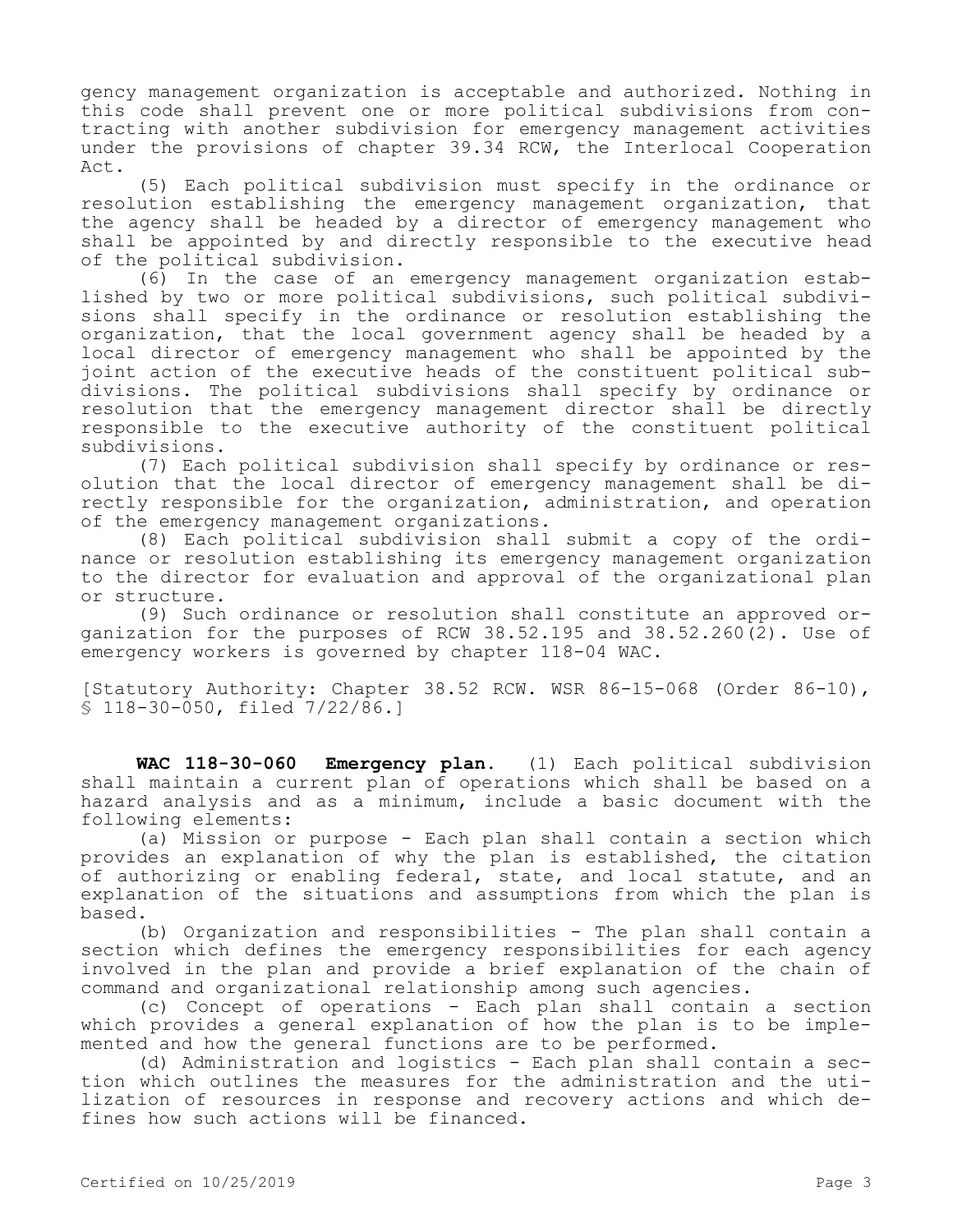(e) Direction and control - Each plan shall contain a section which describes the location of emergency operating centers, and the mechanisms for maintaining continuity of civil government within the political subdivision.

(2) The plan shall also include a functional description of how each of the following operational components will be addressed. It is recommended these components be in annex form in the order listed herein:

- (a) Direction, control and coordination
- (b) Continuity of government
- (c) Emergency resource management
- (d) Warning
- (e) Emergency public information
- (f) Response and recovery operation reports
- (g) Movement (evacuation)
- (h) Shelter
- (i) Human resources (manpower)
- (j) Mass care and individual assistance
- (k) Medical, health and mortuary
- (l) Communication
- (m) Food
- (n) Transportation
- (o) Radiological and technological protection
- (p) Law enforcement
- (q) Fire protection
- (r) Emergency engineering services
- (s) Search and rescue
- (t) Military support
- (u) Religious and volunteer agency affairs
- (v) Emergency administrative procedures
- (w) Emergency fiscal procedures and records
- (x) Training and education
- (y) Energy and utilities

(z) Special subjects (political subdivisions may develop special contingency procedures for specific hazards or events).

(3) It is recommended the annexes be written using the following format:

- (a) Purpose
- (b) Operational concepts
- (c) Responsibilities
- (i) Local agencies
- (ii) Volunteer or private agencies or organizations
- (d) Agency functions by time phase
- (i) Mitigation and preparedness
- (ii) Response
- (iii) Recovery
- (e) Appendices
- (i) Organization chart
- (ii) Standard operation procedures as necessary
- (iii) Attachments.

(4) The plan may vary from the annex format, such as using chapters or sections, provided that each of the operational components listed in subsection (2) of this section is addressed. In such case, the plan must include a cross-reference index which specifies exactly where the operational components are located in the plan.

(5) The plan shall address or include the following items: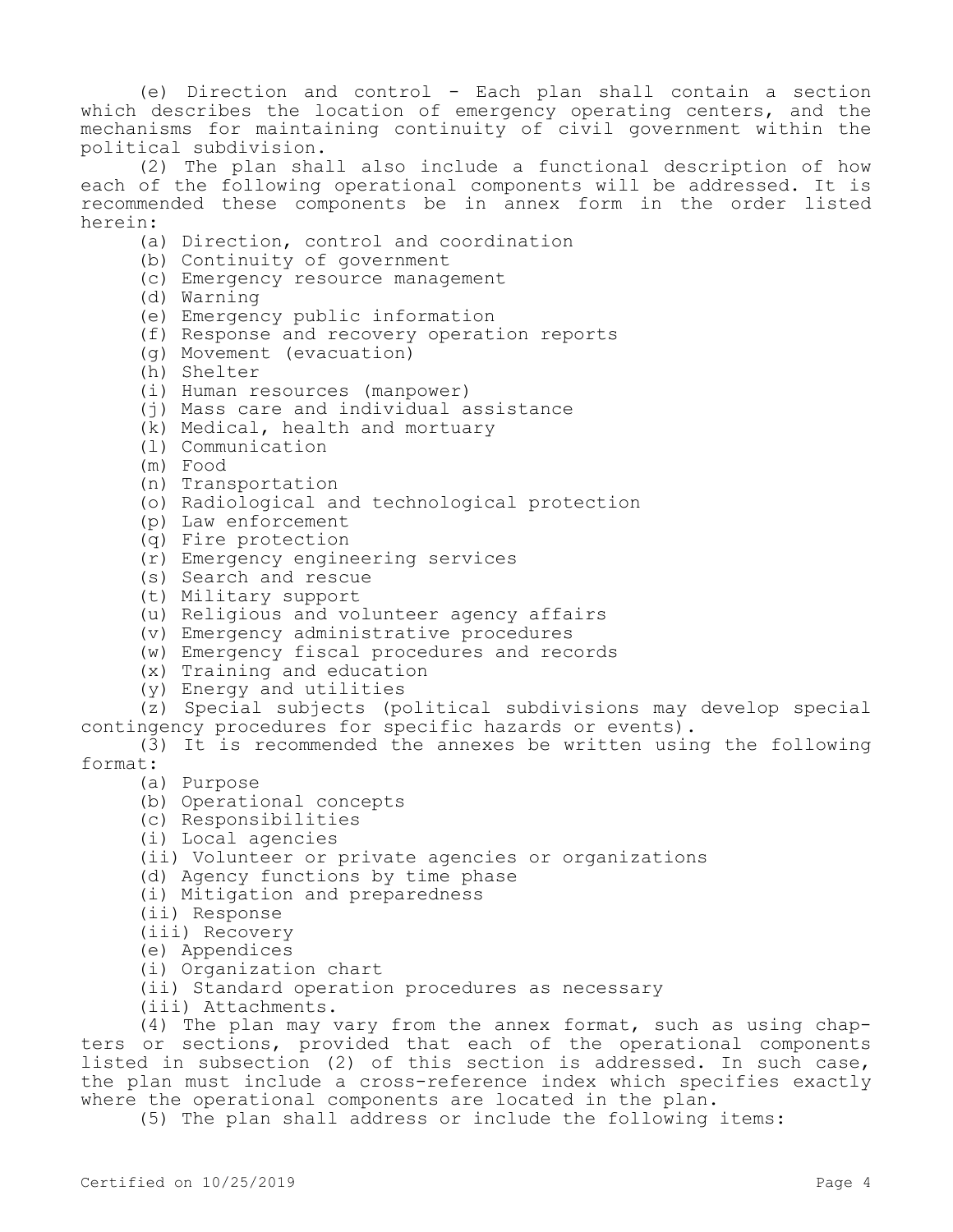(a) Local ordinances or resolutions establishing the emergency management organization, mutual aid agreements, memoranda of understanding, and other documents important to the adoption or implementation of the plan shall be referenced in the plan or included in the plan's appendices.

(b) The month and year of the most recent revision shall be identified on each page of the plan and its associated procedures and checklists.

(c) Each page shall be numbered.

(6) The plan shall be promulgated by letter signed by the current executive head.

(7) The plan shall be reviewed and updated at least once every two calendar years.

(8) No less than once each calendar year, the operational capabilities shall be tested by an emergency operations exercise or by an actual local emergency declaration.

(9) Revised or updated portions of the plan shall be submitted to the director within ninety calendar days of revision.

[Statutory Authority: Chapter 38.52 RCW. WSR 86-15-068 (Order 86-10), § 118-30-060, filed 7/22/86.]

**WAC 118-30-070 Program papers.** (1) Each political subdivision shall be responsible for the preparation and submission of a program paper, not less than sixty days prior to the start of the calendar year, which defines the emergency management program objectives of the political subdivision. January 1 through December 31 or for a lesser period at the discretion of the director. Each program paper shall be submitted by November 1, unless specified by the director, and shall address the following activities.

(a) Comprehensive emergency plan development or updating

(b) Training and education

(c) Communications, warning and notification systems development maintenance

(d) Radiological and hazardous materials incident response capabilities or maintenance

(e) Tests, drills and exercises to assist emergency plan, personnel training and system effectiveness

- (f) Public information
- (g) Hazard analysis and assessment
- (h) General program administration
- (i) Response to emergencies and disasters.

(2) Each program paper shall have objectives consistent with federal and state emergency management program requirements as published by the director on or before September 1 of each year. The program paper may include, in addition to the objectives listed under subsection (1) of this section, specific local program objectives relating to local program needs.

(3) The program paper shall be submitted in accordance with format and instructions specified and published by the director.

(4) The political subdivision(s) shall submit a statement of progress on each objective of the categories listed in subsection (1) of this section in two reports, a mid-year report to cover the time period of January 1 through June 30 to be submitted to the director by July 15 of each year, and a year-end report to cover the time period of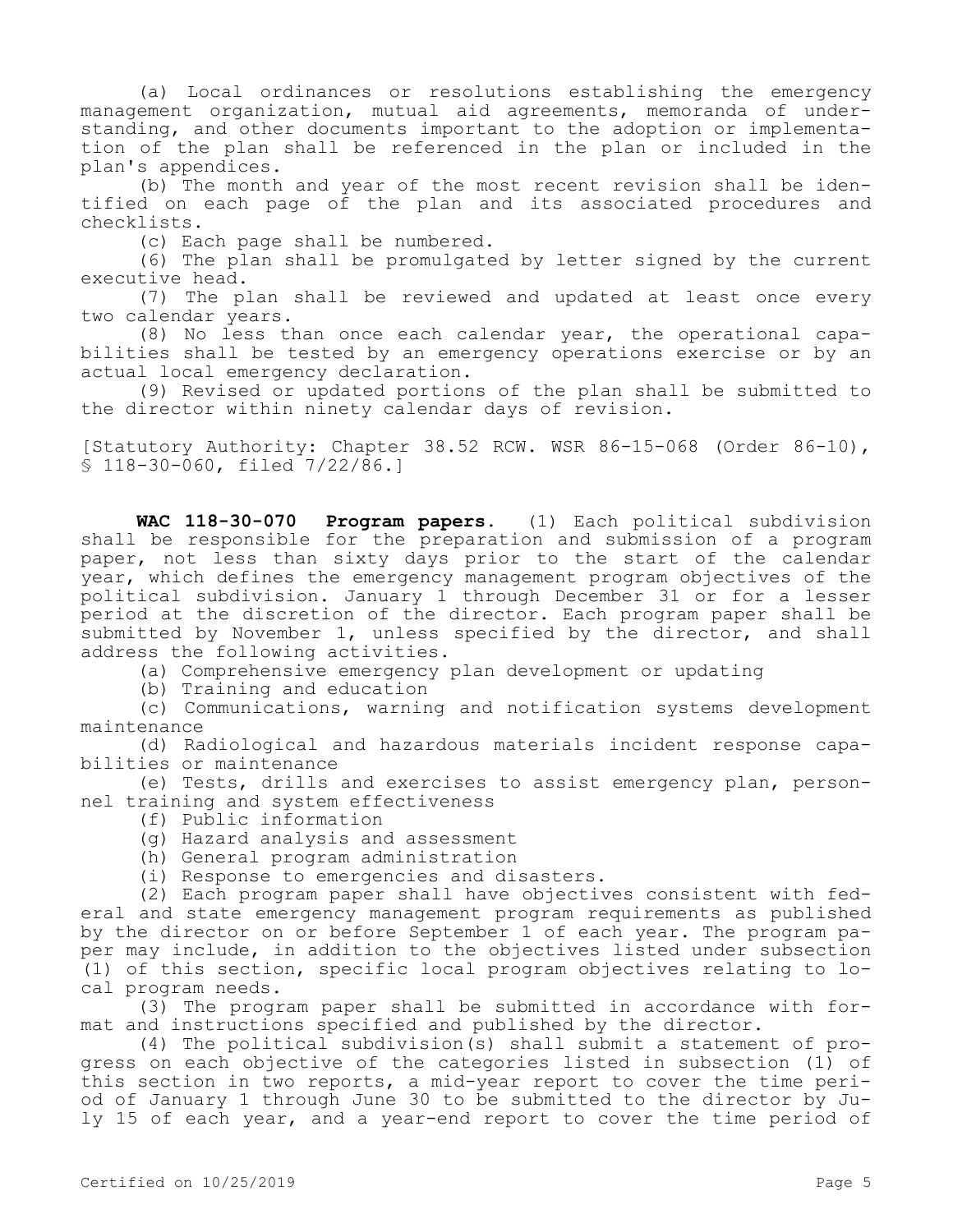July 1 through December 31 to be submitted by January 15 of the following year.

The director may, at his discretion, determine that an alternative activity may substitute for the mid-year report. In such case, the director will provide written notification to the political subdivision by May 15 of each year specifying the acceptable alternate activity.

[Statutory Authority: Chapter 38.52 RCW. WSR 86-15-068 (Order 86-10), § 118-30-070, filed 7/22/86.]

**WAC 118-30-080 Review periods and procedures for organizations, plans and program papers.** (1) The director or his designee shall review and evaluate documents submitted by a local organization as follows:

- Ordinances/resolutions thirty work days
- Program papers thirty work days
- Program paper progress and final reports thirty work days
- Plans and updates or changes forty-five work days.

(2) The director or his designee(s) shall review and evaluate documents for consistency with criteria established in this chapter and per state and federal guidance for local plans, annexes, revisions; ordinances or resolutions creating organizations; and local program papers.

(3) If the director determines that any document is in nonconformance, he shall notify the local director of the organization submitting the document. The director shall state in writing the reasons for determining that the document does not conform.

(4) The local organization and the political subdivision(s) it represents shall have twenty work days following the date of issuance of the director's notice of nonconformance to:

(a) Change the document to meet state criteria and resubmit it to the state for reconsideration prior to the expiration of the twenty work-day period; or

(b) Schedule a meeting with the director to be held within the twenty work-day period to resolve differences between the organization and the director.

(5) If the director's determinations regarding the document are still adverse to the organization or the political subdivision(s) it represents, the director of the local organization may file a written appeal with the chairperson of the state emergency management council within fifteen work days following the expiration of the twenty workday period following the issuance of the director's notice of nonconformance. Such an appeal shall state in writing the organization's reasons for appealing the director's determination and shall have appended to the appeal statement a copy of each of the following:

- The proposed document.
- The director's notice of nonconformance.
- Any other letters, documents, meetings minutes, etc., that may impinge upon the matter being appealed.

(6) The emergency management council shall have thirty work days from the receipt of the local director's appeal to schedule a hearing and issue notices to all parties.